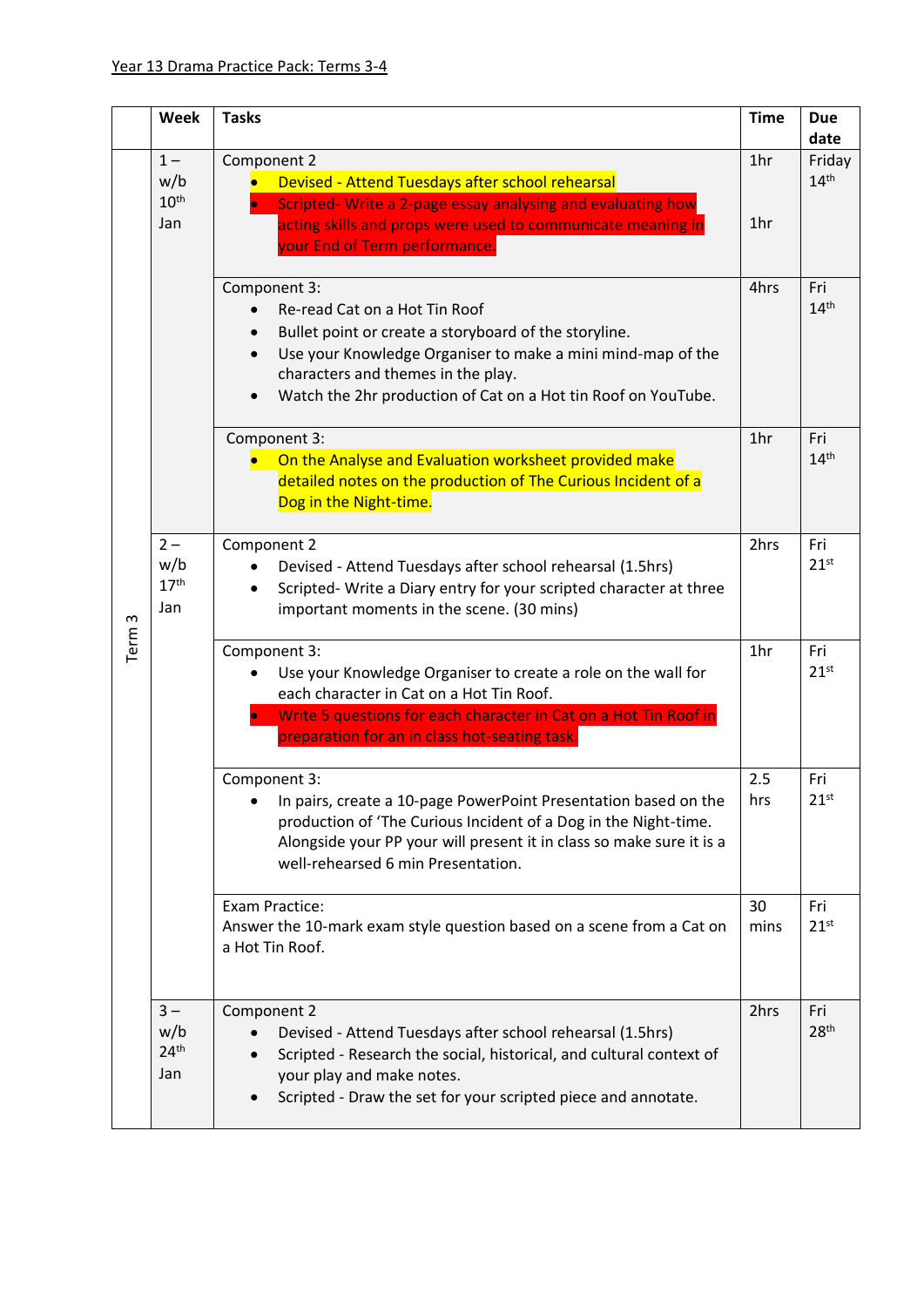|                                 | Component 3:<br>Annotate Act One of the play Cat on a Tin Roof with acting skill<br>notes and the meaning you wish to communicate to an audience.<br>Read up about Autism and make notes on the condition.<br>$\bullet$<br>$(15 \text{mins})$<br>Use your Knowledge Organiser to make a detailed poster on<br>design elements. (45 mins)<br>Annotate both Act One and Two of the play Cat on a Tin Roof<br>with design ideas. | 2hrs<br>1hr  | Fri<br>28 <sup>th</sup>          |
|---------------------------------|-------------------------------------------------------------------------------------------------------------------------------------------------------------------------------------------------------------------------------------------------------------------------------------------------------------------------------------------------------------------------------------------------------------------------------|--------------|----------------------------------|
|                                 | <b>Exam Practice:</b><br>Answer the 10-mark exam style question based on a scene from a Cat on<br>a Hot Tin Roof.                                                                                                                                                                                                                                                                                                             | 30<br>mins   | Fri<br>28 <sup>th</sup>          |
| $4-$<br>31 <sup>st</sup><br>Jan | Component 2<br>w/b<br>Devised - Attend Tuesdays after school rehearsal (1.5hrs)<br>$\bullet$<br>Scripted - Make notes on how rehearsals are going so far.<br>$(10 \text{mins})$<br>Scripted -Select one key moment in your play and write a<br>monologue for your scripted partner. (20 mins)                                                                                                                                 | 2hrs         | Fri 4 <sup>th</sup>              |
|                                 | Component 3:<br>Annotate Act Two of the play Cat on a Tin Roof with acting skill<br>٠<br>notes and the meaning you wish to communicate to an audience.<br>Read up about the American Dream. (15mins)<br>٠<br>Use your Knowledge Organiser to make a detailed poster on<br>$\bullet$<br>acting skills. (45 mins).<br>Annotate both Act One and Two of the play Cat on a Tin Roof<br>with design ideas.                         | 2hrs<br>1hrs | Fri 4 <sup>th</sup>              |
|                                 | Exam practice:<br>Answer the 10-mark exam style question based on a scene from a Cat on<br>a Hot Tin Roof.                                                                                                                                                                                                                                                                                                                    | 20<br>mins   | Fri 4 <sup>th</sup>              |
|                                 | Exam practice:<br>Answer the 30-mark exam style question based on a scene from a Cat on<br>a Hot Tin Roof.                                                                                                                                                                                                                                                                                                                    | 40<br>mins   | Fri 4th                          |
| $5 -$<br>7 <sup>th</sup><br>Feb | Component 2<br>w/b<br>Devised - Attend Tuesdays after school rehearsal (1.5hrs)<br>Scripted - Make detailed notes on how rehearsals for both<br>performances are going so far. (25mins)<br>Plan a rehearsal schedule for after half- term (5mins)                                                                                                                                                                             | 2hrs         | Thurs<br>$10^{\text{th}}$        |
|                                 | Read information booklet on Cat on a Hot Tin Roof. Make notes.<br>$\bullet$<br>Read information booklet on The Curious Incident of a Dog in the<br>Night-time. Make notes.                                                                                                                                                                                                                                                    | 2hrs         | <b>Thurs</b><br>10 <sup>th</sup> |
|                                 | Exam practice:<br>Plan answer (10 mins)<br>Answer the 40-mark exam style question based on an extract from 'Cat<br>on a Hot Tin Roof'.                                                                                                                                                                                                                                                                                        | 1hr          | <b>Thurs</b><br>10 <sup>th</sup> |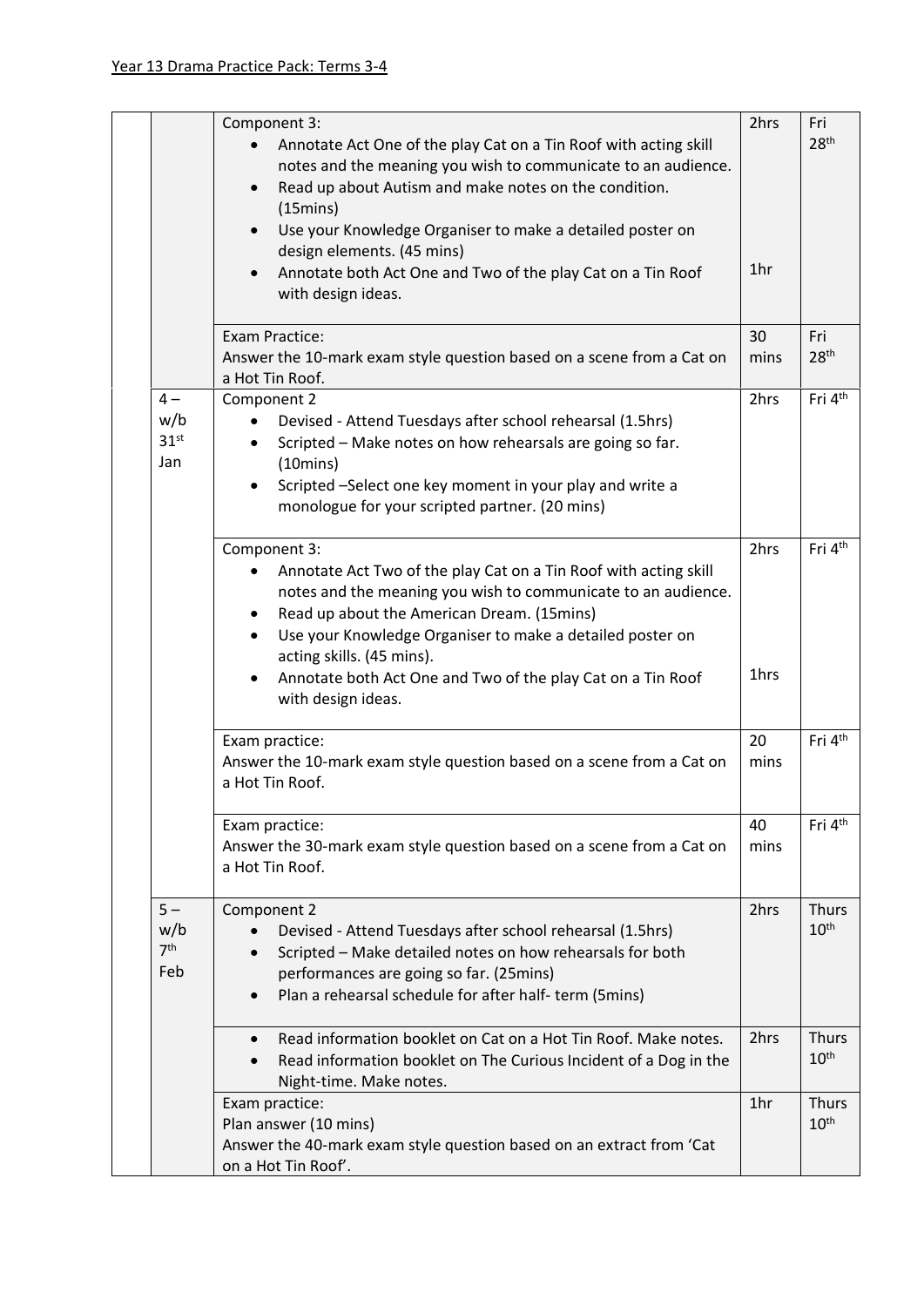|                   |                  | Exam practice:                                                                                                                   | 1 <sub>hr</sub> | <b>Thurs</b>            |
|-------------------|------------------|----------------------------------------------------------------------------------------------------------------------------------|-----------------|-------------------------|
|                   |                  | Plan answer (10 mins)                                                                                                            |                 | 10 <sup>th</sup>        |
|                   |                  | Answer the 40-mark exam style question based on an extract from                                                                  |                 |                         |
|                   |                  | 'Curious Incident of a Dog in the Night-time'.                                                                                   | $\overline{4}$  | Mon                     |
| Half-term<br>home |                  |                                                                                                                                  | hours           | 21 <sup>st</sup>        |
| learning          |                  |                                                                                                                                  |                 |                         |
|                   | $1 -$            | Component 2                                                                                                                      | 2hrs            | Fri                     |
|                   | w/b              |                                                                                                                                  |                 | 25 <sup>th</sup>        |
|                   | 21 <sup>st</sup> | Attend Tuesdays after school rehearsal for your devised                                                                          |                 |                         |
|                   | Feb              | Performance (1.5hr)                                                                                                              |                 |                         |
|                   |                  | Attend an extra after school rehearsal for your scripted                                                                         |                 |                         |
|                   |                  | Performance (30mins)                                                                                                             |                 |                         |
|                   |                  | Component 3                                                                                                                      | 1.5hrs          | Fri                     |
|                   |                  | Use your Knowledge Organiser and the Information booklet to<br>$\bullet$                                                         |                 | 25 <sup>th</sup>        |
|                   |                  | make flash cards for the play 'Cat on a Hot Tin Roof'.                                                                           |                 |                         |
|                   |                  |                                                                                                                                  |                 |                         |
|                   |                  | Use the Information booklet to make flash cards for the play 'The<br>$\bullet$                                                   | 1.5hrs          |                         |
|                   |                  | Curious Incident of a Dog in the Night-time'.                                                                                    |                 |                         |
|                   |                  |                                                                                                                                  |                 |                         |
|                   |                  | Use your Knowledge Organiser and the Information booklet to<br>$\bullet$<br>make flash cards for the play 'Love and Information. | 1hr             | Fri<br>25 <sup>th</sup> |
|                   |                  |                                                                                                                                  |                 |                         |
|                   |                  | Use your Knowledge Organisers to make flash cards on Acting<br>$\bullet$                                                         | 1hr             | Fri                     |
|                   |                  | skills and design elements.                                                                                                      |                 | 25 <sup>th</sup>        |
|                   | $2-$             | Component 2                                                                                                                      | 2hrs            | Fri 4 <sup>th</sup>     |
| Term <sub>4</sub> | w/b              |                                                                                                                                  |                 |                         |
|                   | 28 <sup>th</sup> | Attend Tuesdays after school rehearsal for your devised                                                                          |                 |                         |
|                   | Feb              | Performance (1.5hr)                                                                                                              |                 |                         |
|                   |                  | Attend an extra after school rehearsal for your scripted<br>Performance (30mins)                                                 |                 |                         |
|                   |                  |                                                                                                                                  |                 |                         |
|                   |                  | Scripted- Write a 2-page essay analysing and evaluating how<br>$\bullet$                                                         | 1 <sub>hr</sub> | Fri 4 <sup>th</sup>     |
|                   |                  | sound, lighting and technology are used to communicate                                                                           |                 |                         |
|                   |                  | meaning in your devised and scripted performance so far.                                                                         |                 |                         |
|                   |                  |                                                                                                                                  |                 |                         |
|                   |                  | <b>Key Component 3 Revision:</b>                                                                                                 | 2hrs            | Fri 4 <sup>th</sup>     |
|                   |                  |                                                                                                                                  |                 |                         |
|                   |                  | Revise using your flashcards. (40mins)                                                                                           |                 |                         |
|                   |                  | Revise by completing a 100% on an area that you are not<br>confident in. (30mins)                                                |                 |                         |
|                   |                  | Get a partner to test you on the key knowledge using your                                                                        |                 |                         |
|                   |                  | flashcards (20mins)                                                                                                              |                 |                         |
|                   |                  | Exam practice:                                                                                                                   | 1hr             | Fri 4th                 |
|                   |                  | Plan answer (10 mins)                                                                                                            |                 |                         |
|                   |                  | Answer the 40-mark exam style question based on an extract from                                                                  |                 |                         |
|                   |                  | 'Curious Incident of a Dog in the Night-time'.                                                                                   |                 |                         |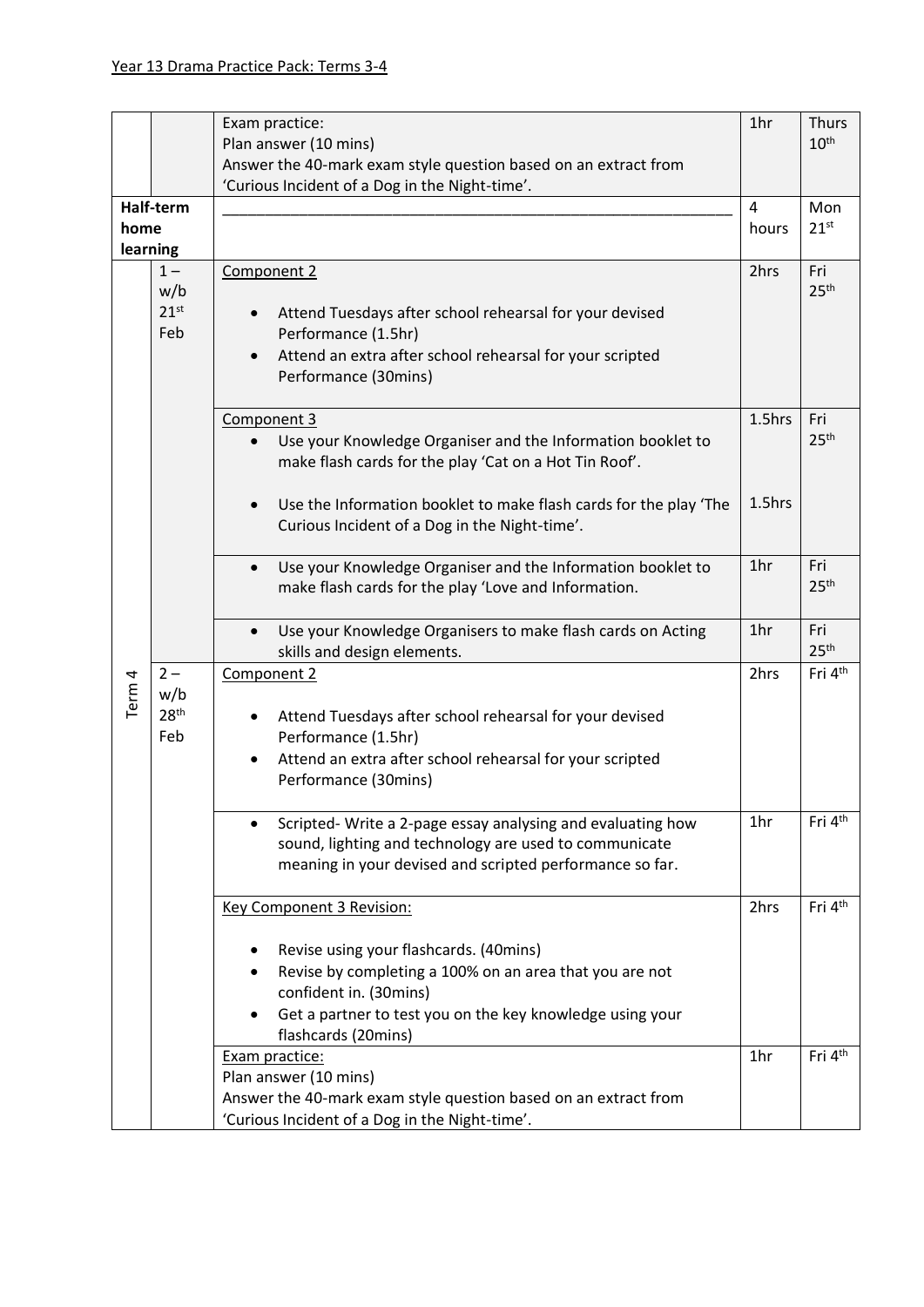| $3 -$<br>w/b            | Attend Tuesdays after school rehearsal for your devised<br>$\bullet$                                                    | 1.5<br>hrs      | Fri<br>11 <sup>th</sup> |
|-------------------------|-------------------------------------------------------------------------------------------------------------------------|-----------------|-------------------------|
| 7 <sup>th</sup>         | Performance (1.5hr)<br>Attend an extra after school rehearsal for your scripted                                         |                 |                         |
| Mar                     | Performance (30mins)                                                                                                    |                 |                         |
|                         | Component 3                                                                                                             | 1 <sub>hr</sub> | Fri                     |
|                         | Add extra Annotation to your Love and Information script                                                                |                 | 11 <sup>th</sup>        |
|                         | Add extra Annotation to your Cat on a Tin Roof script.                                                                  | 1hr             |                         |
|                         | Key Component 3 Revision:                                                                                               | 1 <sub>hr</sub> | Fri<br>11 <sup>th</sup> |
|                         | Revise using your flashcards. (40mins)                                                                                  |                 |                         |
|                         | Revise by completing a 100% on an area that you are still not                                                           |                 |                         |
|                         | confident in. (30mins)                                                                                                  |                 |                         |
|                         | Get a partner to test you on the key knowledge using your<br>flashcards (20mins)                                        |                 |                         |
|                         | <b>Key Component 3 Revision:</b>                                                                                        | 2.5hrs          | Fri                     |
|                         | Complete a Component 3 practise paper under timed conditions                                                            |                 | 11 <sup>th</sup>        |
| $4-$                    | Component 2                                                                                                             | 2 hrs           | Fri<br>18 <sup>th</sup> |
| w/b<br>14 <sup>th</sup> |                                                                                                                         |                 |                         |
| March                   | Attend Tuesdays after school rehearsal for your devised<br>Performance (1.5hr)                                          |                 |                         |
|                         | Attend an extra after school rehearsal for your scripted<br>$\bullet$                                                   |                 |                         |
|                         | Performance (30mins)                                                                                                    |                 |                         |
|                         | Scripted- Write a 2-page essay analysing and evaluating how<br>$\bullet$                                                | 1 <sub>hr</sub> | Fri                     |
|                         | acting skills and interaction are being used to communicate<br>meaning in your devised and scripted performance so far. |                 | 18 <sup>th</sup>        |
|                         | Create a script for your devised performance. Include stage<br>$\bullet$                                                | 2hrs            | Fri                     |
|                         | directions, lighting, technology, and sound cues.                                                                       |                 | 18 <sup>th</sup>        |
|                         | Create a script for your scripted performance. Include stage                                                            |                 |                         |
|                         | directions, lighting and sound cues.                                                                                    |                 |                         |
|                         | Improve and refine Q1 & 2 of your Process and Evaluation Report                                                         | 1 <sub>hr</sub> | Fri<br>18 <sup>th</sup> |
| $5 -$                   | Component 2                                                                                                             | 2 <sub>hr</sub> | Fri                     |
| w/b<br>21 <sup>st</sup> | Attend Tuesdays after school rehearsal for your devised                                                                 |                 | 25 <sup>th</sup>        |
| March                   | Performance (1.5hr)                                                                                                     |                 |                         |
|                         | Attend an extra after school rehearsal for your scripted                                                                |                 |                         |
|                         | Performance (30mins)                                                                                                    |                 |                         |
|                         | Improve and refine Q1 & 2 of your Process and Evaluation Report                                                         | 2hrs            | Fri                     |
|                         |                                                                                                                         |                 | 25 <sup>th</sup>        |
|                         |                                                                                                                         |                 |                         |